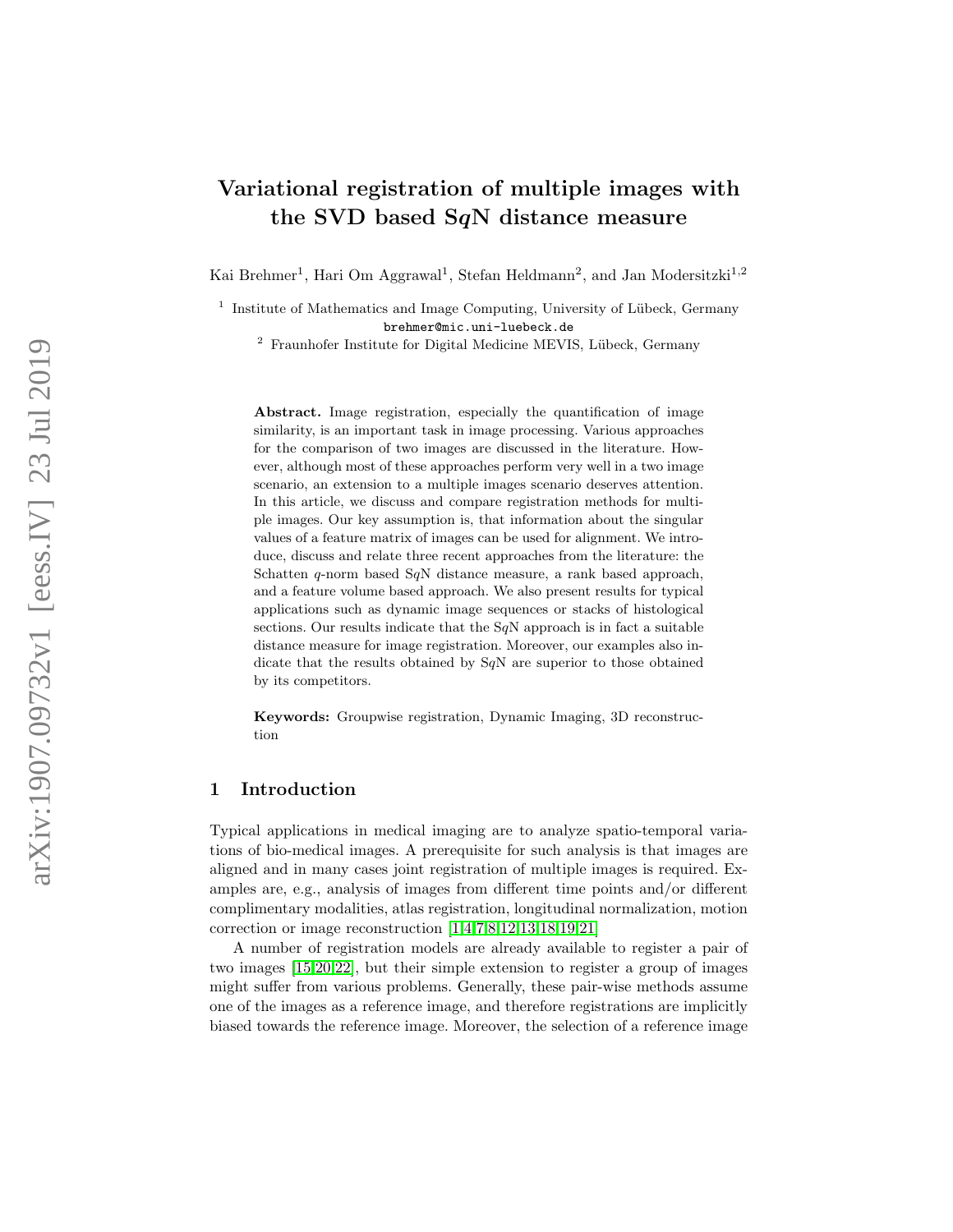#### 2 K. Brehmer et al.

from the given image sequence is not always a very straight forward process. Most importantly, these registration models are primarily influenced by features shared by the image pair and less affected by the features other images have in the image sequence. Therefore, this approach does not account the global information available in the image sequence. It has also been shown that these methods have slow convergence rate compared to the groupwise methods [\[2](#page-10-4)[,3\]](#page-10-5).

To avoid the selection of a reference image and the related bias, Joshi et al. [\[13\]](#page-11-0) proposed the registration of each image from the image sequence with respect to the group mean of the registered image sequence. This approach does not need to define the reference image explicitly, moreover accounts the global information through the group mean. This approach inherits the assumption that every image in the image sequence is almost similar to the group mean.

Recently, Guyader [\[8\]](#page-10-2) and Brehmer [\[2,](#page-10-4)[3\]](#page-10-5) proposed groupwise registration methods for a sequence of images. The underlying assumption is that images are linearly dependent if they are aligned. The linear dependency idea completely circumvents the need of defining a group mean image. Both of these methods construct an image matrix where each column is corresponding to an image from the sequence. Brehmer [\[2,](#page-10-4)[3\]](#page-10-5) estimates transformation fields by minimizing the rank of the matrix and implicitly forcing columns of the matrix to become linear dependent to each other. Guyader [\[8\]](#page-10-2) utilizes the multivariate version of mutual information, called total correlation, to define a groupwise registration model.

The paper is structured as follows: In Section [2,](#page-1-0) we discuss mathematical formulations of SVD based image registration approaches. More precise, we discuss a general framework for groupwise registration models based on correlation maximization. In Section [3](#page-6-0) we briefly discuss the used numerical setting. After that, in Section [4,](#page-6-1) we demonstrate the performance of some of the proposed methods on two datasets and compare them with other state-of-the-art methods.

# <span id="page-1-0"></span>2 Registration approaches for multiple images

In this section, we describe our Schatten  $q$ -norm based distance measure S $qN$  for multiple images. We start by briefly outlining a standard variational registration framework for two images [\[15\]](#page-11-4). We then present a straightforward extension for multiple images and discuss the drawbacks of the naive approach drawbacks. The main drawbacks are its sequential and thus ordering dependent assessment of the image frames and the weak coupling of image information over the frames.

We then present the setting of the SqN distance measure. The main idea is to make use of the singular values of an image feature array. Finally, we relate the Schatten q-norm based distance measure to work of Friedman et al. [\[6\]](#page-10-6) and Guyader et. al. [\[8\]](#page-10-2).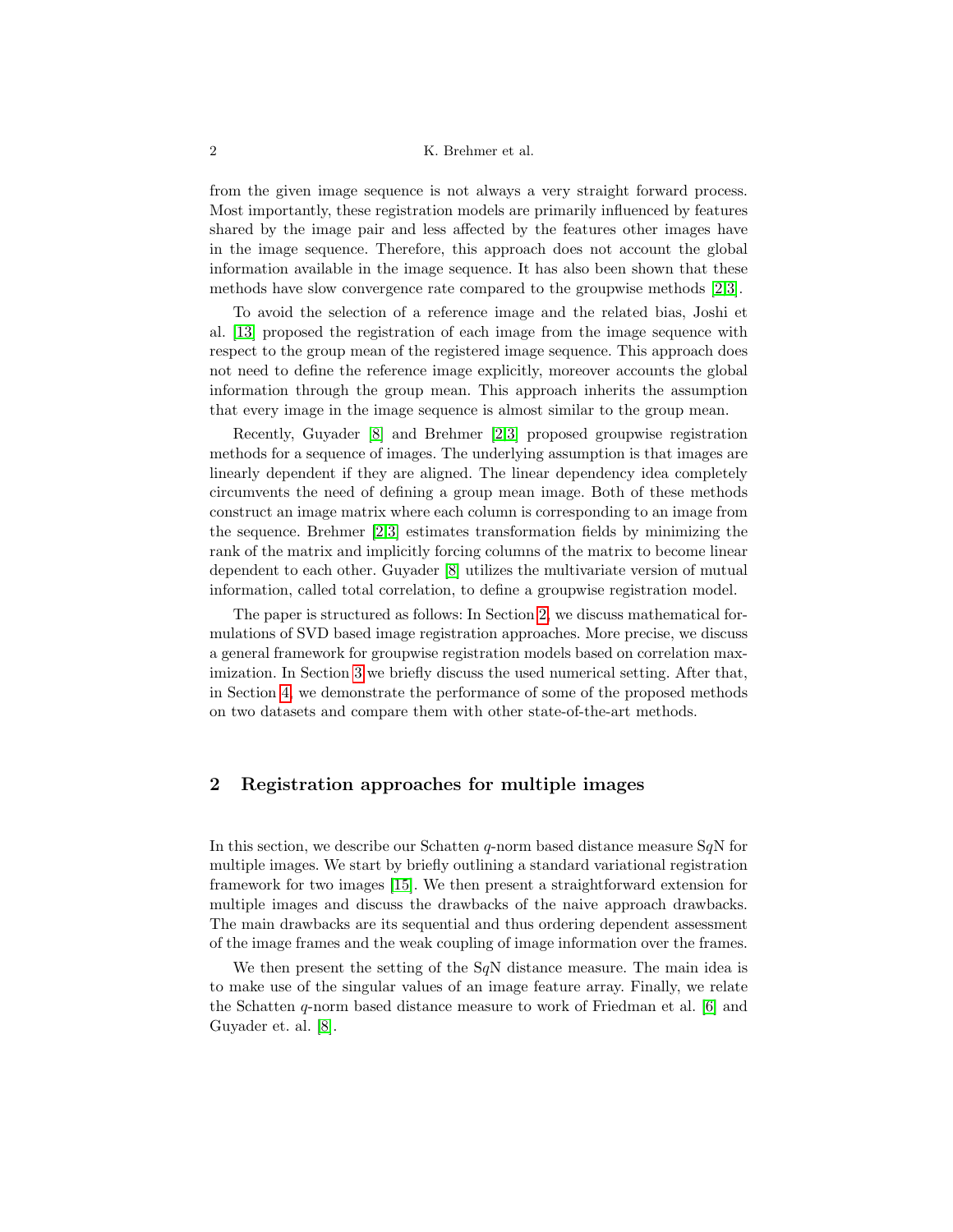## <span id="page-2-0"></span>2.1 Variational registration approach for two images

We start the discussion with a standard approach to image registration; see e.g. [\[15\]](#page-11-4) for details. To simplify discussion, an image  $\mathcal T$  is assumed to be a real valued intensity function  $\mathcal{T} : \mathbb{R}^d \to \mathbb{R}$  with compact support in a domain  $\Omega \subset \mathbb{R}^d$ . Given two images  $\mathcal{T}_0$ ,  $\mathcal{T}_1$ , the goal of image registration is to find a transformation  $y: \mathbb{R}^d \to \mathbb{R}^d$  such that ideally  $\mathcal{T}_1 \circ y \approx \mathcal{T}_0$ , where  $\mathcal{T} \circ y(x) := \mathcal{T}(y(x))$ . To achieve this goal, we choose a variational framework where a joined functional

$$
J^{\text{two}}(y; \mathcal{T}_0, \mathcal{T}_1) := D(\mathcal{T}_0, \mathcal{T}_1 \circ y) + S(y), \tag{1}
$$

is to be minimized over an admissible set of transformations. Various choices for distance measures  $D$  and regularizers  $S$  are discussed in the literature; see e.g. [\[15\]](#page-11-4) and references therein. A thorough discussion is beyond the scope of this paper. Here, we only briefly recall the  $L_2$ -norm (sum of squared distances, SSD), the normalized gradient field (NGF) [\[10\]](#page-10-7), and the elastic potential [\[5\]](#page-10-8):

$$
D^{\text{SSD}}(\mathcal{T}_0, \mathcal{T}_1 \circ y) := \frac{1}{2} ||\mathcal{T}_1 \circ y - \mathcal{T}_0||^2_{L_2(\Omega)},\tag{2}
$$

$$
D^{\text{NGF}}(\mathcal{T}_0, \mathcal{T}_1 \circ y) := \frac{1}{2} \int_{\Omega} \left[ 1 - \left\langle \frac{\nabla \mathcal{T}_1 \circ y}{\|\nabla \mathcal{T}_1 \circ y\|_{\eta}}, \frac{\nabla \mathcal{T}_0}{\|\nabla \mathcal{T}_0\|_{\eta}} \right\rangle^2 \right] dx \tag{3}
$$

$$
Selas(y) := \frac{1}{2} ||\mu \operatorname{tr}(E^2) + \lambda \operatorname{tr}(E)^2||^2_{L_2(\Omega)}
$$
(4)

with  $||a||_{\eta} := \sqrt{\langle a, a \rangle + \eta}, \, \eta > 0$  and strain  $E := \nabla y + \nabla y^{\top} - I$  where I is the identity matrix.

Derivations of image intensities are also commonly used to quantify image similarity. For a unified conceptual framework, we introduce a feature map  $F$ that maps an image to a Hilbert space of features. Any metrics  $\mu$  on the feature space can then be used for registration:  $D(\mathcal{T}_0, \mathcal{T}_1) := \mu(F(\mathcal{T}_0), F(\mathcal{T}_1))$ . Examples of such feature maps are e.g. intensity normalization  $F^{\text{IN}}(\mathcal{T}) = \mathcal{T}/||\mathcal{T}||_{L_2}$  or the normalized gradient field,  $F^{\text{NGF}}(\mathcal{T}) = \nabla \mathcal{T}/\|\nabla \mathcal{T}\|_{\eta}$ , to name a few. Note that the NGF distance measure is based on  $\nabla \mathcal{T}(x)/\|\nabla \mathcal{T}(x)\|_{\eta}$  whereas the feature map is based on  $\nabla \mathcal{T}(x) / ||\nabla \mathcal{T}||_{L_2}$ .

## 2.2 Sequential registration approach for multiple images

Our goal is to extend the standard registration to sequences of images  $T =$  $(\mathcal{T}_1, \ldots, \mathcal{T}_K)$ . Note that the images might be given as a time series such as our DCE-MRI example, a structured process such as the HISTO application, or even an unstructured ensemble of images such as an atlas generation.

The first approach is to simply apply the above framework sequentially. With transformations  $Y = (y_1, \ldots, y_K)$  the corresponding energy to be minimized with respect to Y reads

<span id="page-2-1"></span>
$$
J^{\text{seq}}(Y;T) := \sum_{k=2}^{K} \{ D(\mathcal{T}_{k-1} \circ y_{k-1}, \mathcal{T}_k \circ y_k) + S(y_k) \}.
$$
 (5)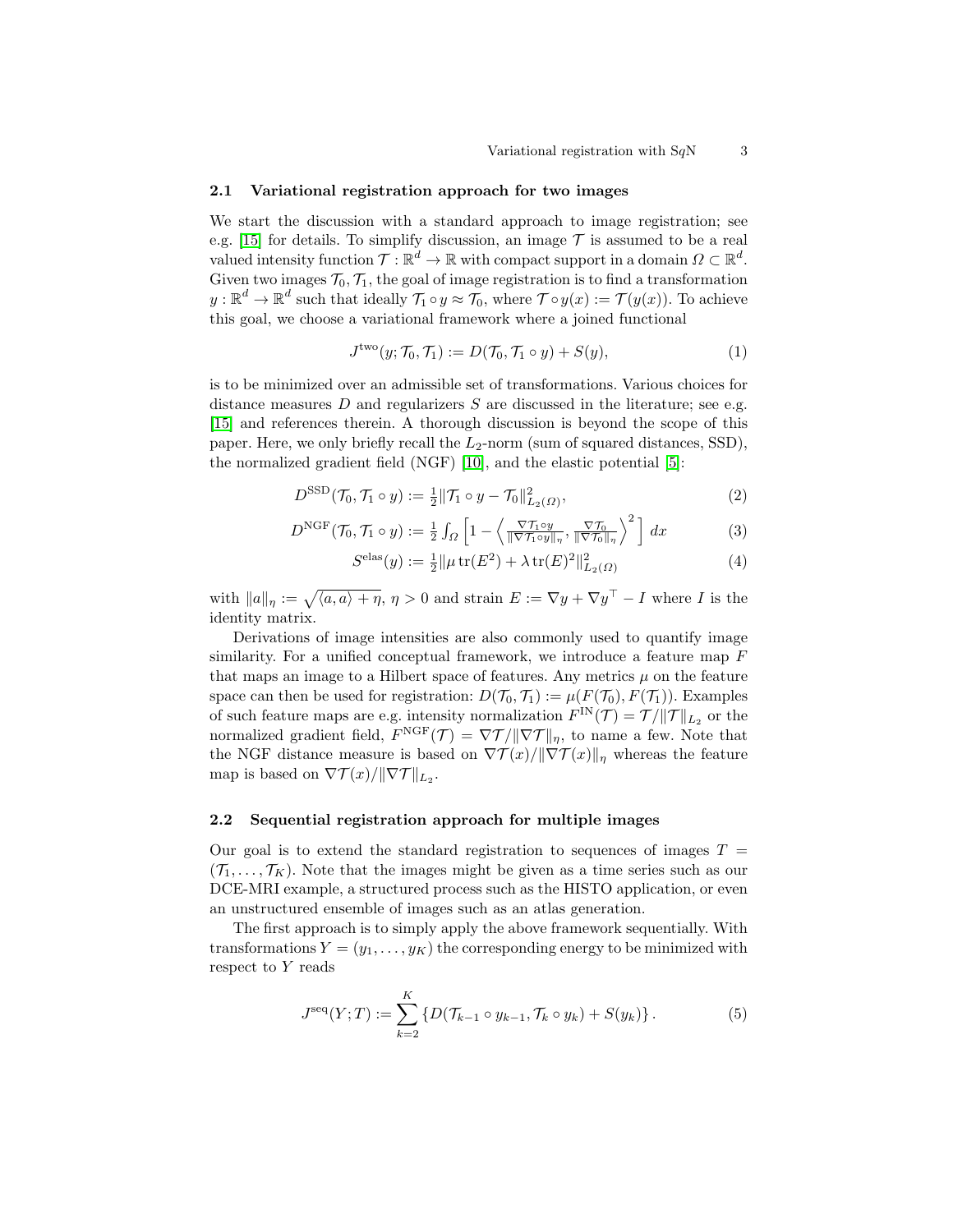#### 4 K. Brehmer et al.

Note that typically, one of the deformations is fixed, e.g.,  $y_1(x) := x$  for wellposedness. However, as the problem is usually too big to be solved straightforwardly, a non-linear Gauss-Seidel type iteration is usually applied. Here, one assumes that Y is a good starting guess and sequentially improves component by component for  $\ell = 1, \ldots, K$  by determining optimizers

$$
z^* \in \arg\min_z J^{\text{seq}}(y_1,\ldots,y_{\ell-1},z,y_{\ell+1},\ldots,y_K;T),\tag{6}
$$

setting  $y_{\ell} := z^*$  and iterates until convergence. This process is generally rather expensive and therefore slow. A problem is that the coupling of the different components of Y is weak. An update of  $y_\ell$  has impact only every K-th step in the procedure. Therefore, potentially a high number of iterations is required.

## 2.3 Global registration approach for multiple images

Here, we propose a registration approach that provides a full coupling of all image frames. Our objective is to find a minimizer Y of the energy  $J^{\text{glo}}$ ,

$$
J^{\text{glo}}(Y;T) := D^{\text{glo}}(T \circ Y) + S^{\text{glo}}(Y),\tag{7}
$$

where we use the suggestive abbreviation  $T \circ Y := (\mathcal{T}_0 \circ y_0, \dots, \mathcal{T}_K \circ y_K)$  and for sake of simplicity let be  $S^{glo}(Y) := \sum_{k=1}^{K} S(y_k)$  with S any of the regularizers discussed in Sec. [2.1.](#page-2-0) Clearly, one could debate for a more general or even stronger regularization of  $Y$ . However, this is not in the scope of the paper and we leave the discussion for future work. The essential contribution is thus the global distance measure that is based on the feature array  $F(T) := [F(\mathcal{T}_1), \ldots, F(\mathcal{T}_K)]$ which comprises the features of the image sequence and its symmetric, positive semi-definite correlation matrix  $C = \langle F, F \rangle \in \mathbb{R}^{K \times K}$  where  $C_{ij}$  assembles the correlations of  $F(\mathcal{T}_i)$  and  $F(\mathcal{T}_j)$ . Note that we assumed F maps into a Hilbert space such that the correlation is well defined according to the corresponding inner product. Our key assumption is that the rank of the feature array is minimal if the image frames are aligned. Note that we actually aim to exclude the trivial situation rank  $F = 0$  as this implies that all features are zero. We also note that the assumption may not hold for multi-modal images, if the feature map does not compensate intensity variations. Therefore, a plain image intensity based feature map may not be successful. If we expect that intensity changes will occur at similar positions in space, e.g., the NGF feature map is a valid choice.

#### 2.4 Schatten q-norm based image similarity measure  $D_{S,q}$

The above considerations suggest to choose rank F as a distance measure. In [\[2](#page-10-4)[,3\]](#page-10-5), Brehmer et al. proposed to reformulate the rank minimization problem in terms of a relaxation of the rank function based on a so-called Schatten  $q$ -norm.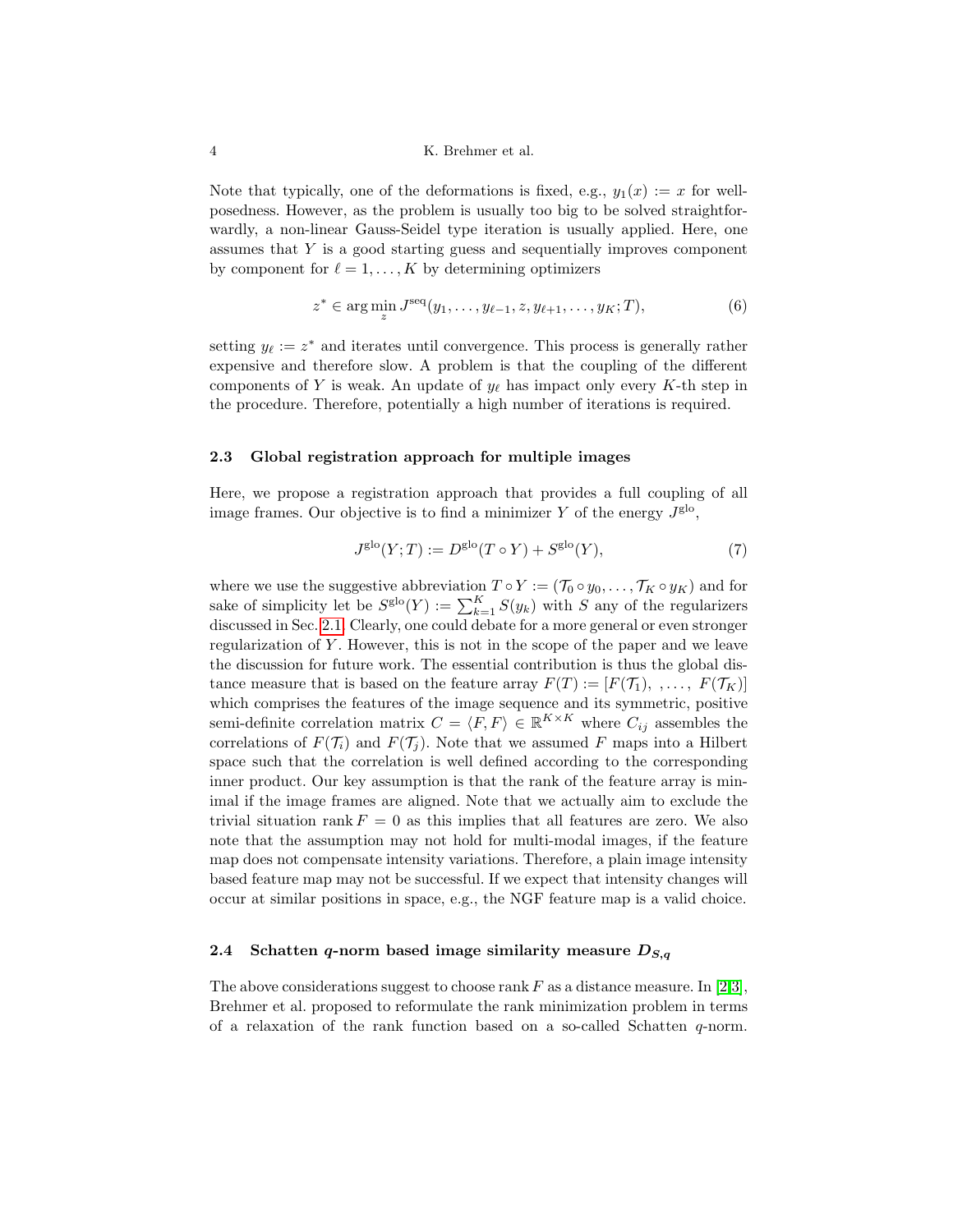Roughly speaking, the Schatten  $q$ -norm of an operator is the  $q$ -norm of the vector of its singular values. Thus

$$
D_{S,q}(T) := ||F(T)||_{S,q} := \left(\sum_{k=1}^{K} \sigma_k (F(T))^q\right)^{1/q} \tag{8}
$$

where  $\sigma_k$ ,  $k = 1, \ldots, K$ , denote the non-zero singular values of  $F(T)$ . Before we discuss numerical details, we relate this measure to other rank based similarity measures for image stacks. Particularly we address volume minimization of the feature parallelotope and correlation maximization of normalized features.

#### 2.5 Volume minimization of the feature parallelotope

The above approach can be linked to work of Guyader et. al. [\[8\]](#page-10-2). To this end, we consider the minimization of the volume of the parallelotope spanned by the columns of  $F(T)$ . Equivalently, we can consider the determinant of C or, exploring the monotonicity of the logarithm, set

$$
D(T) := \log(\det(C(T))) = \log(\prod_{k=1}^{K} \sigma_k^2(F(T))) = 2 \sum_{k=1}^{K} \log(\sigma_k(F(T))). \quad (9)
$$

This expression is related to the volume of a normalized covariance matrix which is the total correlation in [\[8\]](#page-10-2) and used as a similarity measure for group-wise registration.

However, a volume based approach has a severe drawback; see also the dis-cussion in [\[11\]](#page-10-9). To illustrate this, we consider two feature vectors  $f_1 \neq 0$  and  $f_2$ with angle  $\alpha$ . Hence, volume $(f_1, f_2) = ||f_1|| ||f_2|| \sin \alpha$ . This value is minimal if the vectors are linearly dependent. Unfortunately, this also happens if  $f_2 = 0$ . In a registration context, this implies that a translation of one of the images, say, about the diameter of  $\Omega$  yields a global optimizer. In [\[11\]](#page-10-9) it is therefore suggested to replace the minimization of volume by a maximization of correlation  $|\cos \alpha|$ . This value is maximal iff and only iff  $f_2 = \pm f_1$  and is in fact minimal if  $f_2 = 0$ . This subtle difference is very important in a registration context.

### 2.6 Correlation maximization of normalized features

In this section we focus on correlation maximization and do not discuss the corresponding minimization formulation. We also assume that feature vectors are normalized, i.e.  $||F(\mathcal{T}_k)|| = 1$ . For the correlation matrix  $C(T) \in \mathbb{R}^{K,K}$  holds

$$
C_{kk} = 1, \quad C_{jk} = \langle F(\mathcal{T}_j), F(\mathcal{T}_k) \rangle = \cos \gamma_{jk}, \tag{10}
$$

where  $\gamma_{ik}$  denotes the angle between the j-th and k-th feature. In the two image setting it is therefore natural to maximize  $|C_{1,2}|$  if we account both, for positive and negative correlation. This is the underlying idea of normalized cross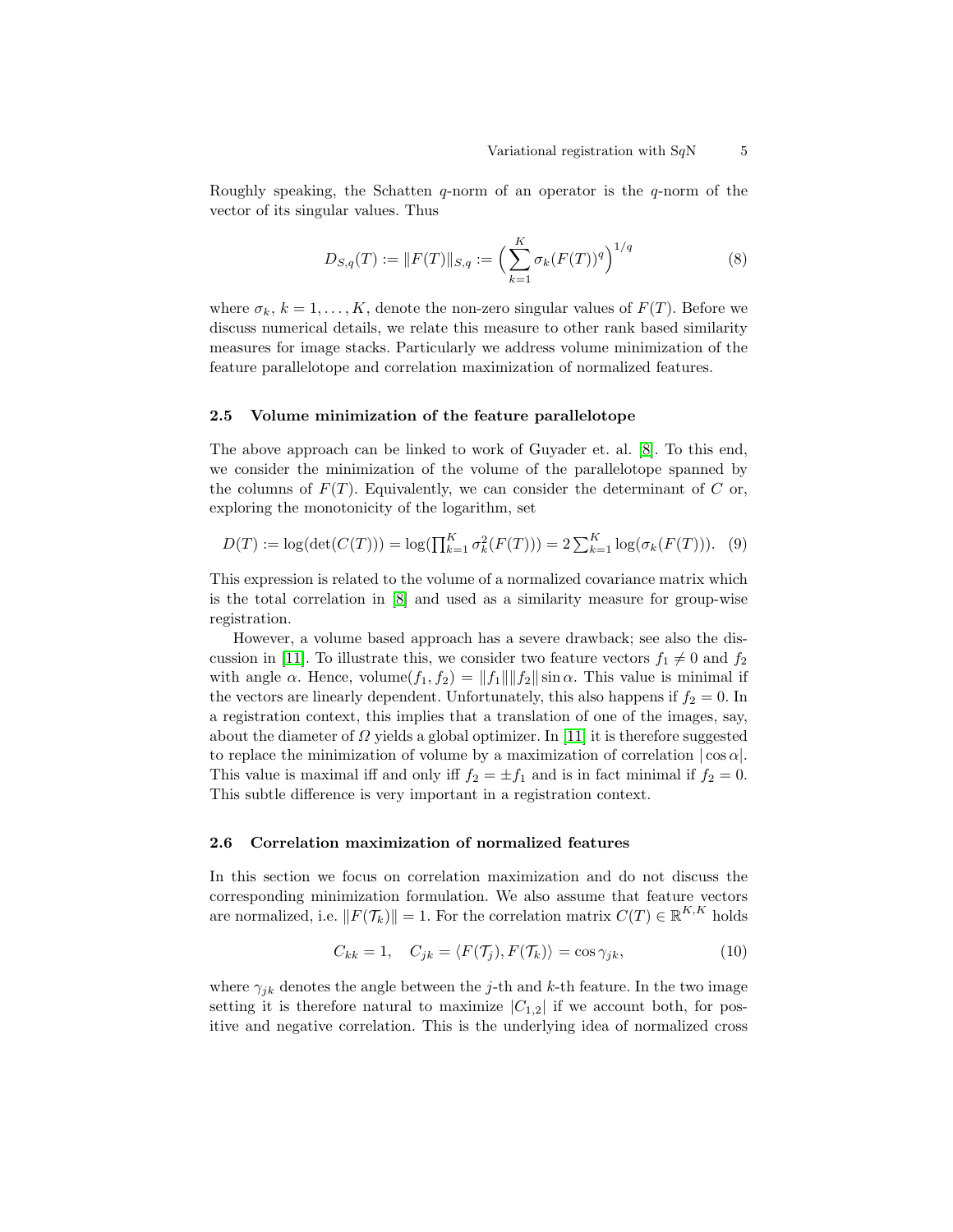correlation. Note that the NGF approach is still different as the correlation is computed point wise and finally averaged.

For the multiple image setting, the best scenario is  $C \in {\{\pm 1\}}^{K,K}$ . If only non-negative correlation is considered, the ideal case is  $C(T) = 1 \cdot 1^{T}$ . On the opposite, the worst case scenario for registration is that  $C(T) = I$  meaning all features are fully uncorrelated. Therefore, a suitable distance measure is to maximize the difference

<span id="page-5-0"></span>
$$
D(T) := \|C(T) - I\|_M,\tag{11}
$$

where  $\|\cdot\|_M$  denotes a suitable matrix norm.

## 2.7 Correlation maximization and Schatten q-norms

Specifically, choosing  $\|\cdot\|_M = \|\cdot\|_{S,q}$  a Schatten q-norm in [\(11\)](#page-5-0) we obtain

$$
D(T) = ||C(T) - I||_{S,q} = \left(\sum_{k=1}^{K} (\sigma_k^2(F(T)) - 1)^q\right)^{1/q}.
$$
 (12)

We investigate the special cases  $q = 2$  and  $q = \infty$ . Note that

$$
||A||_{S,\infty} = \sigma_{\max}(A),
$$
 the largest singular value of A, and  

$$
||A||_{S,2}^2 = \sum_k \sigma_k^2 = \text{trace}(A^\top A) = \sum_{j,k} |a_{j,k}|^2 = ||A||_{\text{Fro}}^2.
$$

Thus, choosing the Schatten  $\infty$ -norm yields maximizing  $\sigma_{\max}^2(F(T)) - 1$ . This is equivalent to maximizing the largest singular value of  $F(T)$ , see also [\[6\]](#page-10-6):

$$
\arg \max ||C(T) - I||_{S,\infty} = \arg \max \sigma_{\max}(F(T)).
$$

For the Schatten 2-norm we have  $D(T) = ||C(T) - I||_{S,2}^2 = \sum_{i \neq j} |C_{ij}|^2$  which shows that the distance is quadratic mean of the correlation among the image features. Furthermore, a direct computation shows

$$
D(T) = ||C(T) - I||_{S,2}^{2} = ||F||_{S,4}^{4} - K.
$$

Here, we exploit the special structure of correlation matrix C, i.e., trace( $C$ ) = K.

To this end, we define the two SqN distance measures for NGF features as follows:

$$
SqN_4(T) := K - \|F^{NGF}(T)\|_{S,4}^4
$$
\n(13)

$$
SqN_{\infty}(T) := -\sigma_{\max}(F^{\text{NGF}}(T))
$$
\n(14)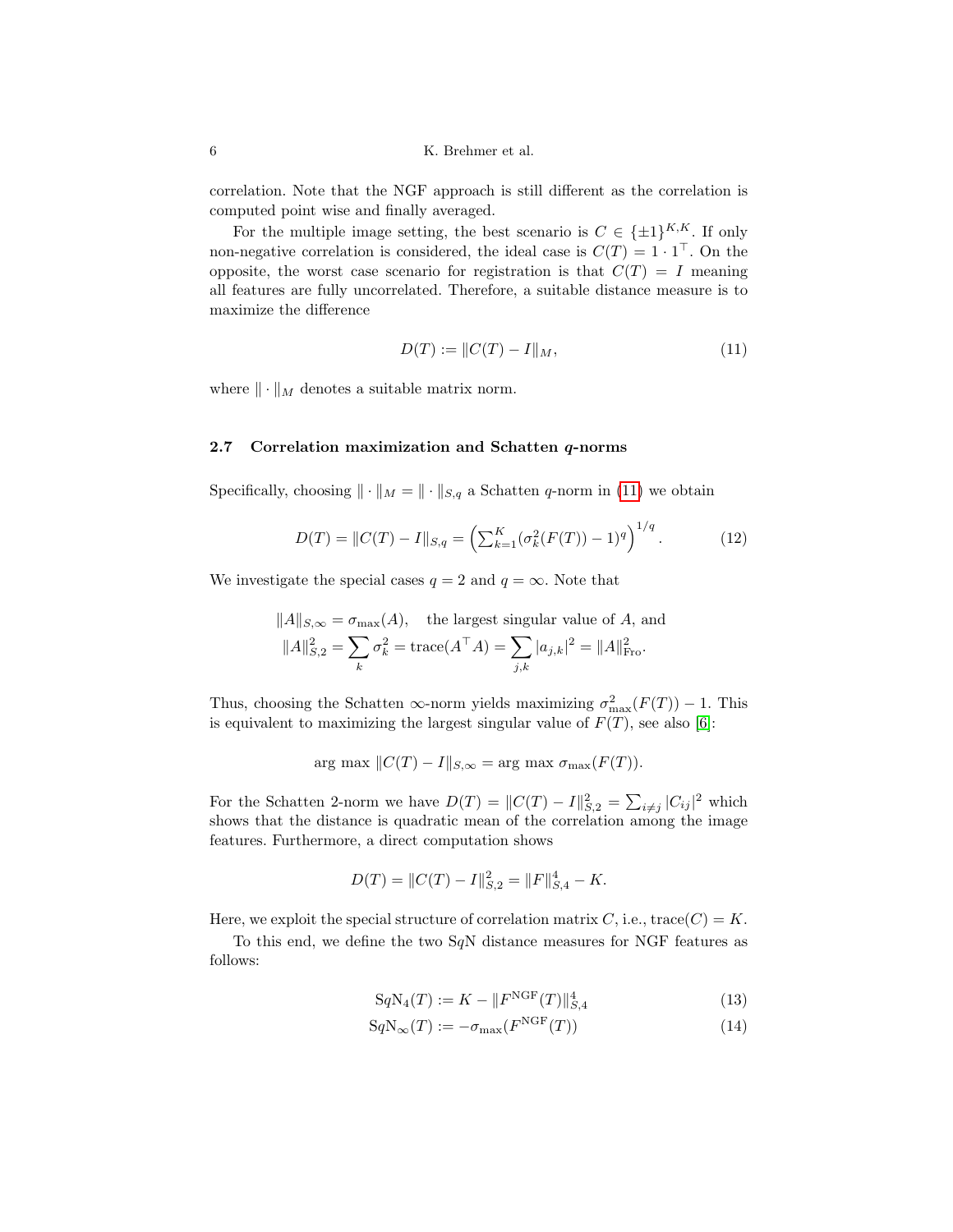# <span id="page-6-0"></span>3 Numerical methods

For the optimization of the functional  $J^{\text{seq}}$  (cf. [\(5\)](#page-2-1)) we use the discretize-thenoptimize framework introduced in [\[9\]](#page-10-10). The basic concept is to use a sequence of discretized finite dimensional optimization problems. A smooth approximation of the problem is represented with few degrees of freedom. It is expected that the optimization is fast as the problem is low dimensional and smooth. Its numerical solution is prolongated and then serves as a starting guess for the finer resolved problem. It is expected that a numerical solution can be computed fast, as the starting point is expected to be close to the solution. The process is generally terminated when reaching the resolution of the given data. Note that the images are only smoothed in the spatial domain.

To solve the discrete problem on a fixed resolution we use a quasi-Newton type approach. More precisely, we use L-BFGS with the Hessian of the regularizer as an initial approximation of the metric and a Wolfe linesearch; see, e.g. [\[16\]](#page-11-7) for optimization and [\[15\]](#page-11-4) for details.

For the optimization of  $J^{\text{SqN}}$ ,

$$
J^{\text{SqN}}(Y;T) := \text{SqN}(T \circ Y) + S^{\text{glo}}(Y),\tag{15}
$$

we use similar concepts as above for the regularization term.

For the SqN distance, we remark that the distance is a rather simple algebraic expression of the singular values of the feature matrix. The challenging part is thus the derivative of the singular values. Here, we follow [\[17\]](#page-11-8). A singular value decomposition of the feature matrix  $F \in \mathbb{R}^{n \times K}$  is denoted by  $F = U \Sigma V^{\top}$ , where the matrices  $U = (u_{i,k}) \in \mathbb{R}^{n,n}$  and  $V = (v_{j,k}) \in \mathbb{R}^{K,K}$  are orthogonal and  $\Sigma \in \mathbb{R}^{n,K}$  is a non-negative diagonal matrix with the singular values  $\sigma_k(F)$ as diagonal entries. From [\[17\]](#page-11-8) we have the surprisingly simple relation  $\partial \sigma_k(F)$  $\frac{\partial \sigma_k(F)}{\partial F_{i,j}} = u_{i,k} v_{j,k}$  that is used in our implementation.

# <span id="page-6-1"></span>4 Results

We now present results for the registration of histological serial sectioning of a marmoset monkey brain as well as for DCE-MRI sequences of a human kidney. For the given datasets, we will compare the registration results of  $SqN<sub>4</sub>, SqN<sub>∞</sub>$  in comparison to a total correlation based approach like in [\[8\]](#page-10-2) and sequential NGF. We start with registrations of a serial sectioning of a marmoset monkey brain; data courtesy of Harald Möller, Max Planck Institute for Human Cognitive and Brain Sciences, Leipzig, Germany [\[14\]](#page-11-9). The dataset consists of every 4th slice of the original serial sectioning of the brain, in total 69 slices of sizes from  $2252 \times 3957$  pixels up to  $7655 \times 9965$  pixels. For proof of concept we reduced the number of pixels per slice to reduce computation time to a reasonable level. The objective of the registration of histological slices is to align them in order to reconstruct the 3D volume of the tissue.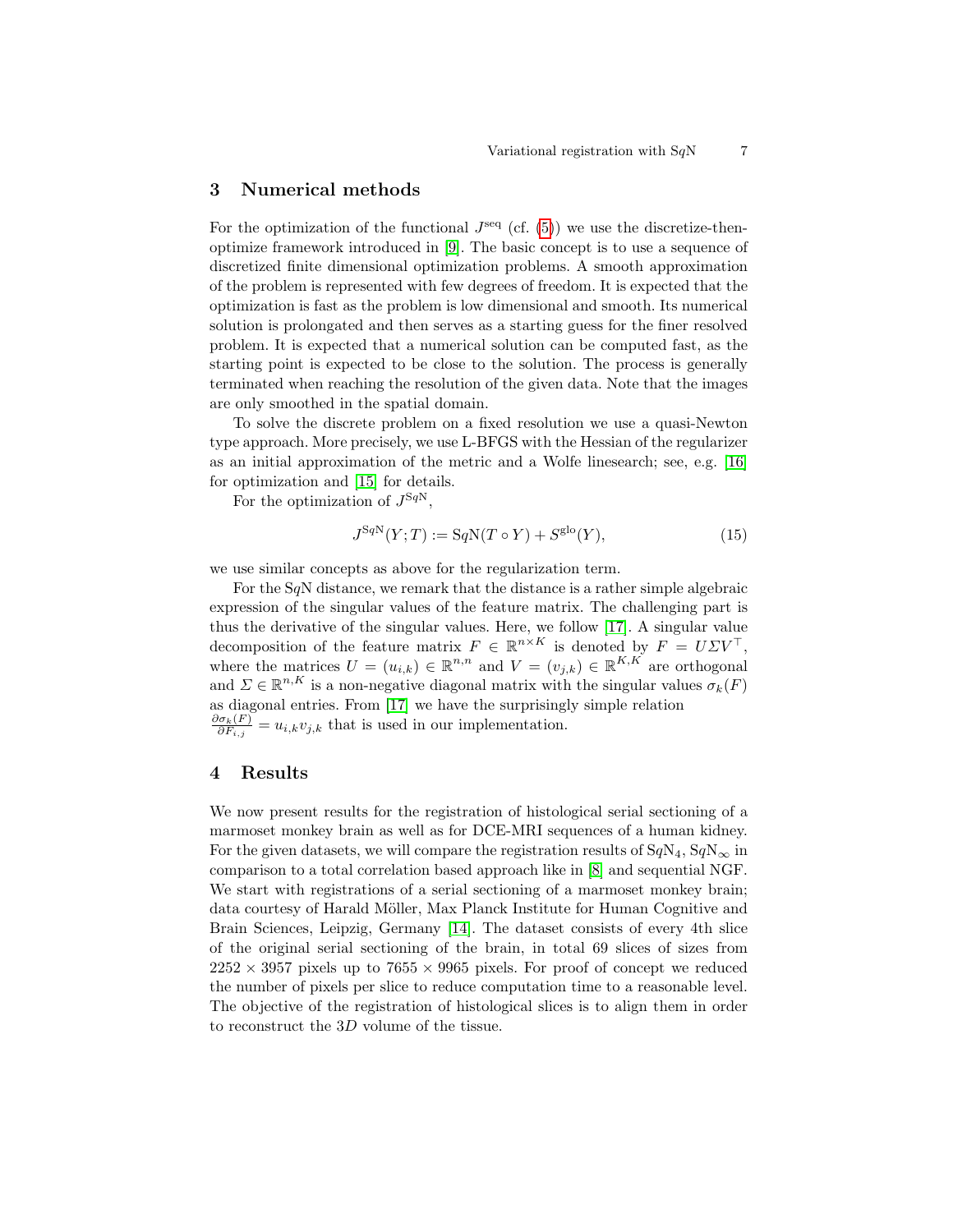<span id="page-7-0"></span>

Fig. 1: Three representative axial slices of a marmoset monkey brain dataset; data courtesy of Harald Möller [\[14\]](#page-11-9)

Fig. [1](#page-7-0) shows three representative axial slices of the data set. The main difficulties of registering this particular dataset are the different sizes of the slices on the one hand and the translation of whole parts of the imagestack within the domain on the other hand. Furthermore we didn't use a pre-segmentation of the dataset to show robustness of the registration approaches against artifacts in the background region. The background region of the slices contains several markings of the examiners like white rectangles as well as dust and dirt from the object slide captured during the high resolution scanning process; see Fig. [1.](#page-7-0)

Fig. [2](#page-8-0) shows two sagittal slices (top and bottom row) through the image stack from the reduced, unregistered monkey brain dataset besides the registration results to illustrate the alignment of the slices. As expected the results of  $SqN<sub>4</sub>$ are quite similar to the results of  $SqN_{\infty}$ . The computation for the groupwise approaches using SqN as well as the total correlation approach from [\[8\]](#page-10-2) took about 45 to 50 minutes for a resolution of  $128 \times 158$  pixels for each of the 69 slices. Compared to this, the sequential NGF approach with just one sweep needed about 2.2 times the computation time (ca. 110 minutes). However, from visual comparison it is obvious that many more sweeps are needed to achieve results comparable to those of the groupwise approaches; see Fig. [2.](#page-8-0) Everything was implemented in Python using Numpy and Scipy for optimization.

Moreover, we used a random permutation of the stack of histological serial sections to demonstrate invariance to the order of images of the singular value based groupwise registration approaches. We randomly permuted the order of images, registered the stack in random order using  $SqN<sub>4</sub>$  and reordered it afterwards; see Fig. [3,](#page-9-1) center column. As expected, the results are the same as for registration using  $SqN<sub>4</sub>$  without random permutation; cf. Fig. [2](#page-8-0) and Fig. [3](#page-9-1) for comparison.

Next we present registration results for a DCE-MRI sequence of a human kidney; data courtesy of Jarle Rørvik, Haukeland University Hospital Bergen, Norway. Here, 3D images are taken at 45 time points. For ease of presentation and to have a reasonable level of computation time we show results for a 2D slice over time. More precisely, we use 178-by-95 coronal slices of a 178-by-95 by-30-by-45 volume for z-slice 18; see Fig. [4](#page-10-11) for representative slices. All time points are used for registration. The objective here is to register the slices while maintaining the dynamics. Fig. [5](#page-11-10) illustrates the stack of slices for the different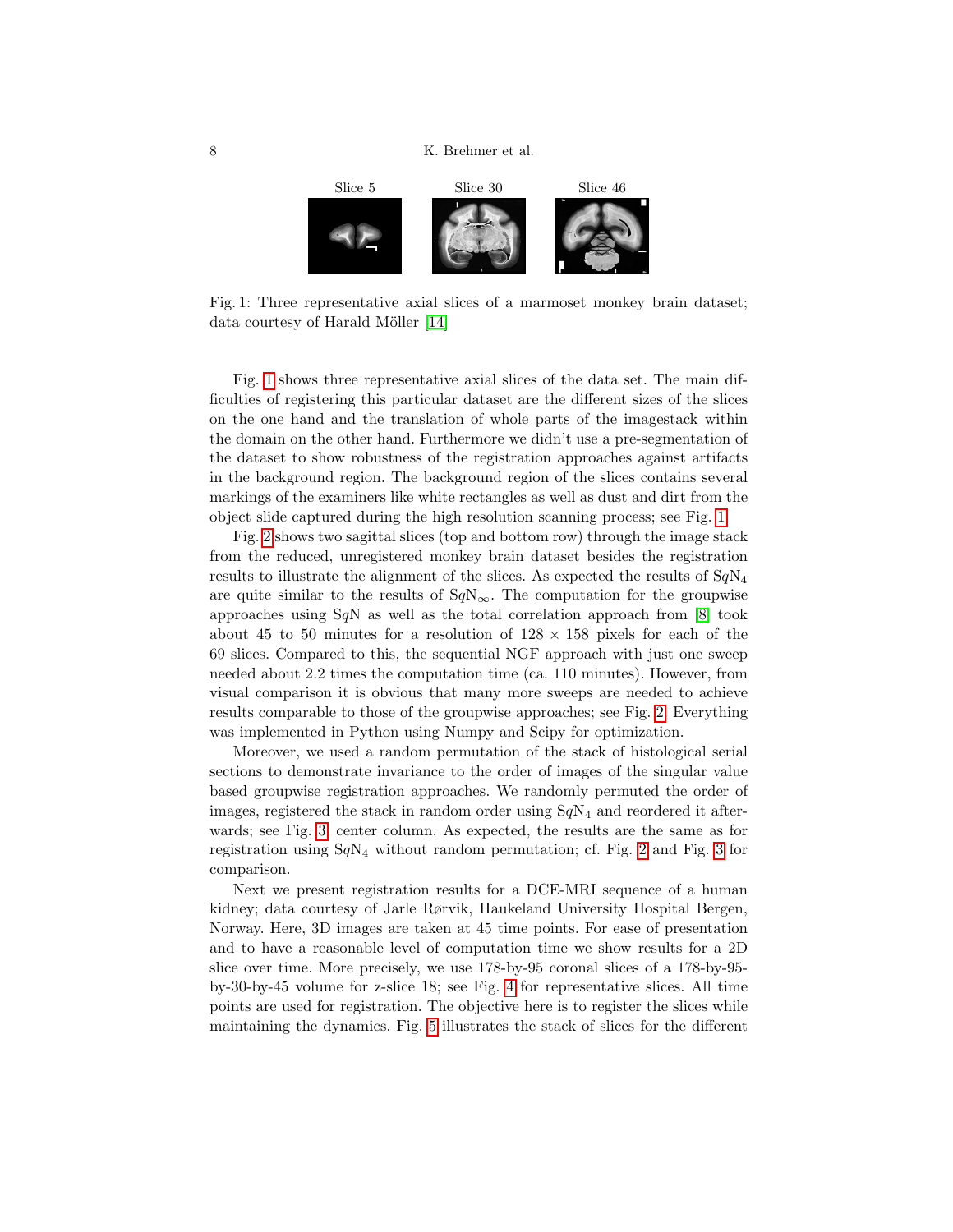<span id="page-8-0"></span>

Fig. 2: Registration results for 3D reconstruction of the monkey brain datasets. For illustration, we show only 2D slices that are sagittal cuts at two positions, i.e., 53 and 82.

registration approaches using a sagittal cut through the stack, analog to the results for the histological serial sections shown in Fig. [2.](#page-8-0) The illustrated results were achieved using three different levels of spatial resolution up to half the original resolution in about 8 minutes per groupwise approach. The result of the sequential approach was achieved in about twice the time using just one sweep. For the alignment using the approach from [\[8\]](#page-10-2), we couldn't find a parameter setting to achieve results comparable to the SqN- approaches.

# 5 Discussion and Conclusions

The registration of multiple images is an important task in image processing. Conventional approaches often use an extension of a pairwise approach for two images. In this paper, we demonstrate that this approach may come with numerous disadvantages and may be time consuming. We also describe and analyze a recently proposed alternative. The Schatten q-norm based SqN [\[2,](#page-10-4)[3\]](#page-10-5) distance measure is a reference for our investigations on different singular value based measures such as the maximization of correlation between different images as well as minimization of spanned volumes. For this purpose we have introduced a general formulation using feature maps that map images into Hilbert spaces. This opens a door for even further investigation on image registration methods for multiple images. With our numerical results we demonstrate that  $SqN$  based motion compensation is applicable in dynamic imaging as well as for the alignment of histological serial sections. Moreover, the results clearly show that  $SqN$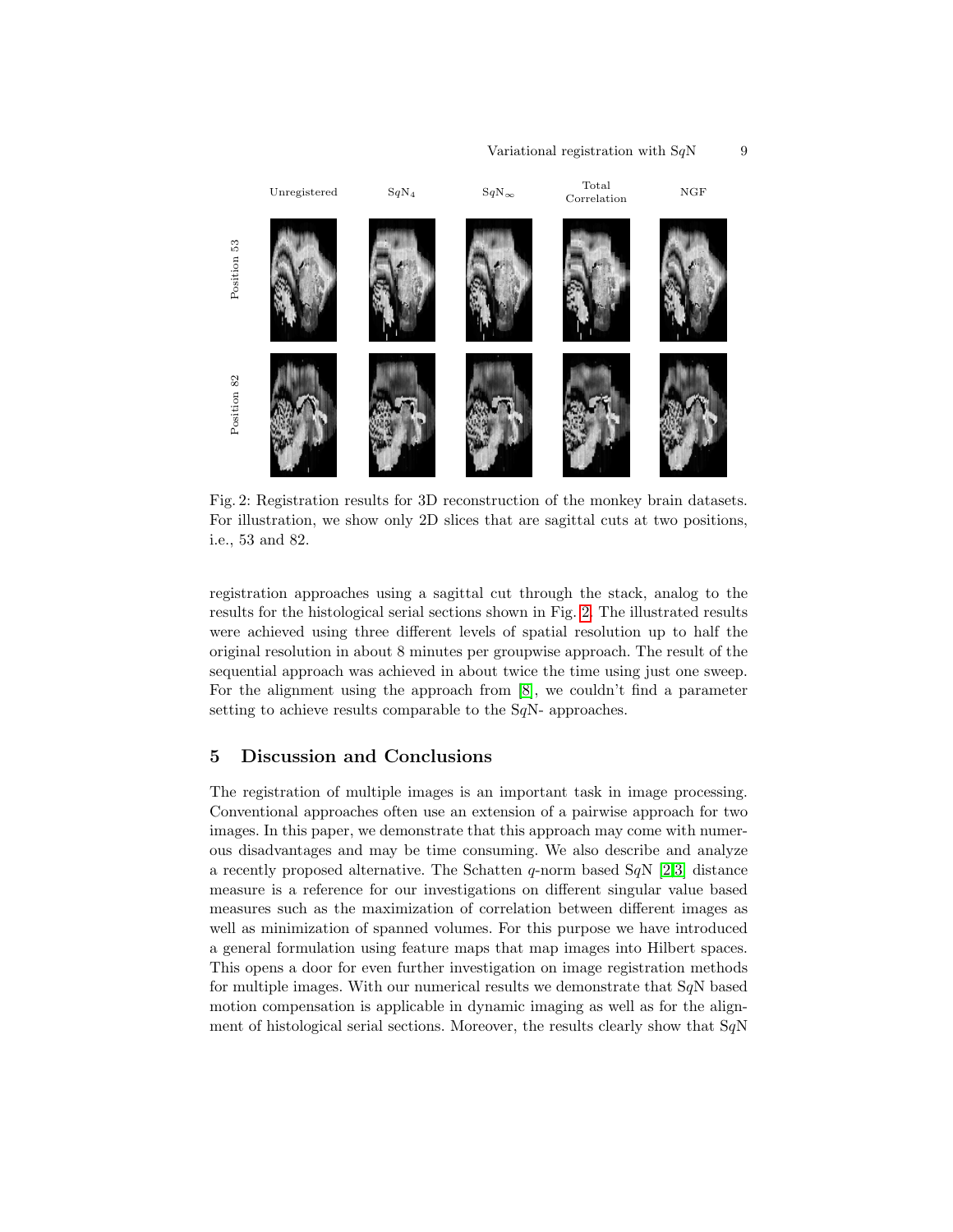<span id="page-9-1"></span>

Fig. 3: Registration results after random permutation of the axial slices. As expected, the results are the same as for the non-permuted image stack; also see Fig. [2](#page-8-0) for comparison.

performs at least as good as standard approaches from the literature. In our experiments both the alignment and the computation time of the groupwise approaches were closer to a desirable solution than the sequential approach using pairwise NGF.

Furthermore, we outlined that a singular value based approach exploits the global information of a dataset, which cannot be achieved by using two-neighbourhoods in registration. In some specific applications, such as dynamic imaging or reconstruction of histological volumes from serial sections, this can avoid unwanted effects like the so-called banana-effect. Future work will address the optimal choice of the parameter  $q$  and investigations of different variants of feature maps. Finally, different regularization strategies will be investigated.

#### Acknowledgement

The authors acknowledge the financial support by the Federal Ministry of Education and Research of Germany in the framework of MED4D (project number 05M16FLA)

## References

<span id="page-9-0"></span>1. Bhatia, K.K., Hajnal, J.V., Puri, B.K., Edwards, A.D., Rueckert, D.: Consistent groupwise non-rigid registration for atlas construction. In: 2004 2nd IEEE International Symposium on Biomedical Imaging: Nano to Macro (IEEE Cat No. 04EX821). pp. 908–911 Vol. 1 (2004)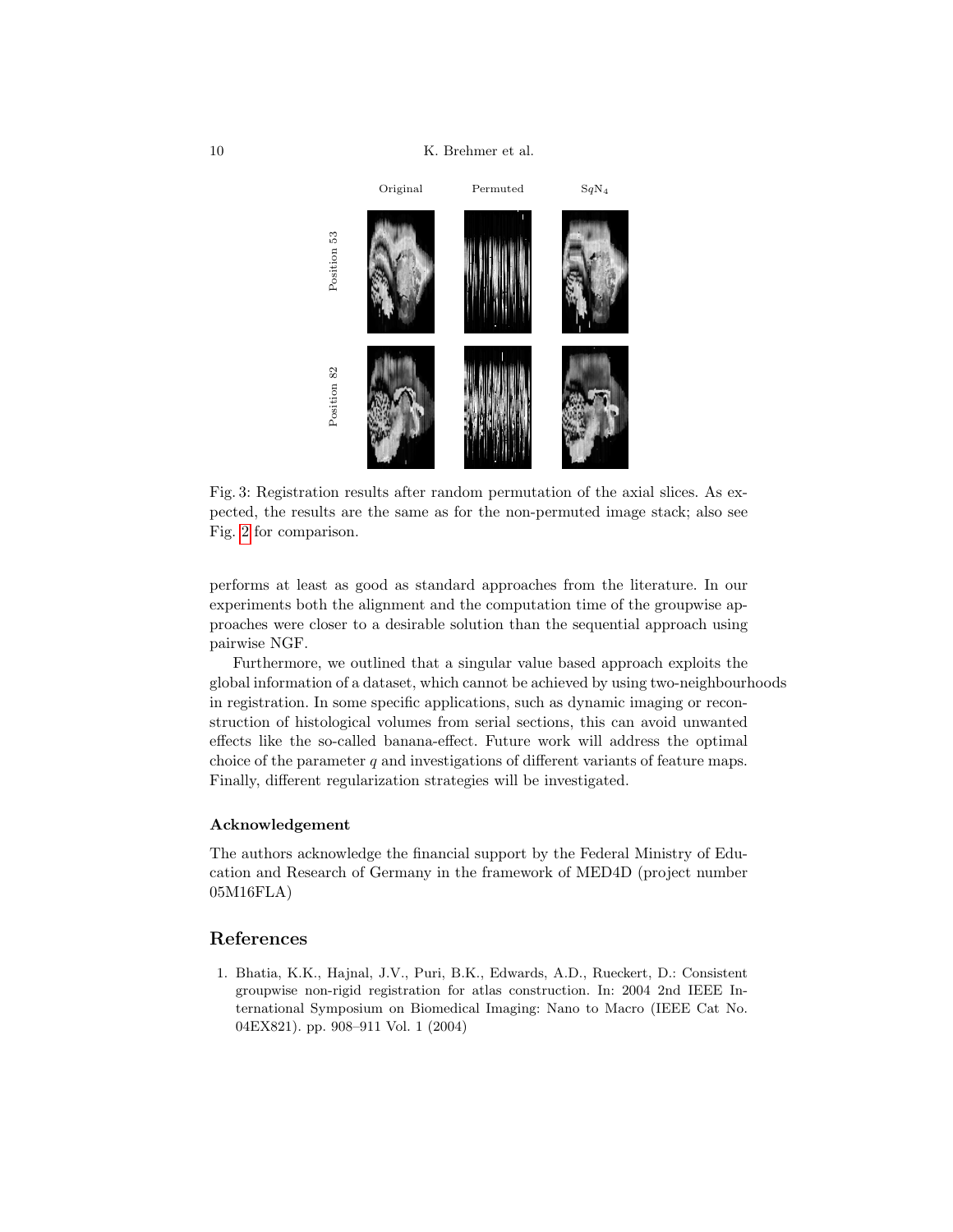<span id="page-10-11"></span>

Fig. 4: Three representative 2D coronal slices of the 4D DCE-MRI dataset of a human kidney; data courtesy of Jarle Rørvik, Haukeland University Hospital, Bergen, Norway. The slices are shown at three different time points. The dataset is a 178-by-95-by-30-by-45 volume, the shown slices are 178-by-95.

- <span id="page-10-4"></span>2. Brehmer, K., Wacker, B., Modersitzki, J.: A novel similarity measure for image sequences. In: International Workshop on Biomedical Image Registration. pp. 47– 56. Springer (2018)
- <span id="page-10-5"></span>3. Brehmer, K., Wacker, B., Modersitzki, J.: Simultaneous registration of image sequences - a novel singular value based images similarity measure. PAMM  $18(1)$ , e201800370 (2018)
- <span id="page-10-0"></span>4. Cootes, T.F., Marsland, S., Twining, C.J., Smith, K., Taylor, C.J.: Groupwise diffeomorphic non-rigid registration for automatic model building. In: Pajdla, T., Matas, J. (eds.) Computer Vision - ECCV 2004. pp. 316–327. Springer Berlin Heidelberg, Berlin, Heidelberg (2004)
- <span id="page-10-8"></span>5. Fischler, M.A., Elschlager, R.A.: The representation and matching of pictorial structures. IEEE Transactions on Computers 22(1), 67–92 (1973)
- <span id="page-10-6"></span>6. Friedman, S., Weisberg, H.F.: Interpreting the first eigenvalue of a correlation matrix. Educational and Psychological Measurement 41(1), 11–21 (1981)
- <span id="page-10-1"></span>7. Geng, X., Christensen, G.E., Gu, H., Ross, T.J., Yang, Y.: Implicit reference-based group-wise image registration and its application to structural and functional MRI. NeuroImage 47(4), 1341–1351 (2009)
- <span id="page-10-2"></span>8. Guyader, J.M., Huizinga, W., Poot, D.H.J., van Kranenburg, M., Uitterdijk, A., Niessen, W.J., Klein, S.: Groupwise image registration based on a total correlation dissimilarity measure for quantitative MRI and dynamic imaging data. Scientific Reports 8(1) (2018)
- <span id="page-10-10"></span>9. Haber, E., Modersitzki, J.: A multilevel method for image registration. SIAM J. Sci. Comput. 27(5), 1594–1607 (2006)
- <span id="page-10-7"></span>10. Haber, E., Modersitzki, J.: Intensity gradient based registration and fusion of multimodal images. In: Medical Image Computing and Computer-Assisted Intervention – MICCAI 2006, pp. 726–733. Springer Berlin Heidelberg (2006)
- <span id="page-10-9"></span>11. Haber, E., Modersitzki, J.: Intensity gradient based registration and fusion of multimodal images. In: Medical Image Computing and Computer-Assisted Intervention  $-$  MICCAI 2006. vol. 3216, pp. 591–598 (2006)
- <span id="page-10-3"></span>12. Huizinga, W., Poot, D., Guyader, J.M., Klaassen, R., Coolen, B., van Kranenburg, M., van Geuns, R., Uitterdijk, A., Polfliet, M., Vandemeulebroucke, J., Leemans, A., Niessen, W., Klein, S.: Pca-based groupwise image registration for quantitative mri. Medical Image Analysis 29, 65 – 78 (2016)